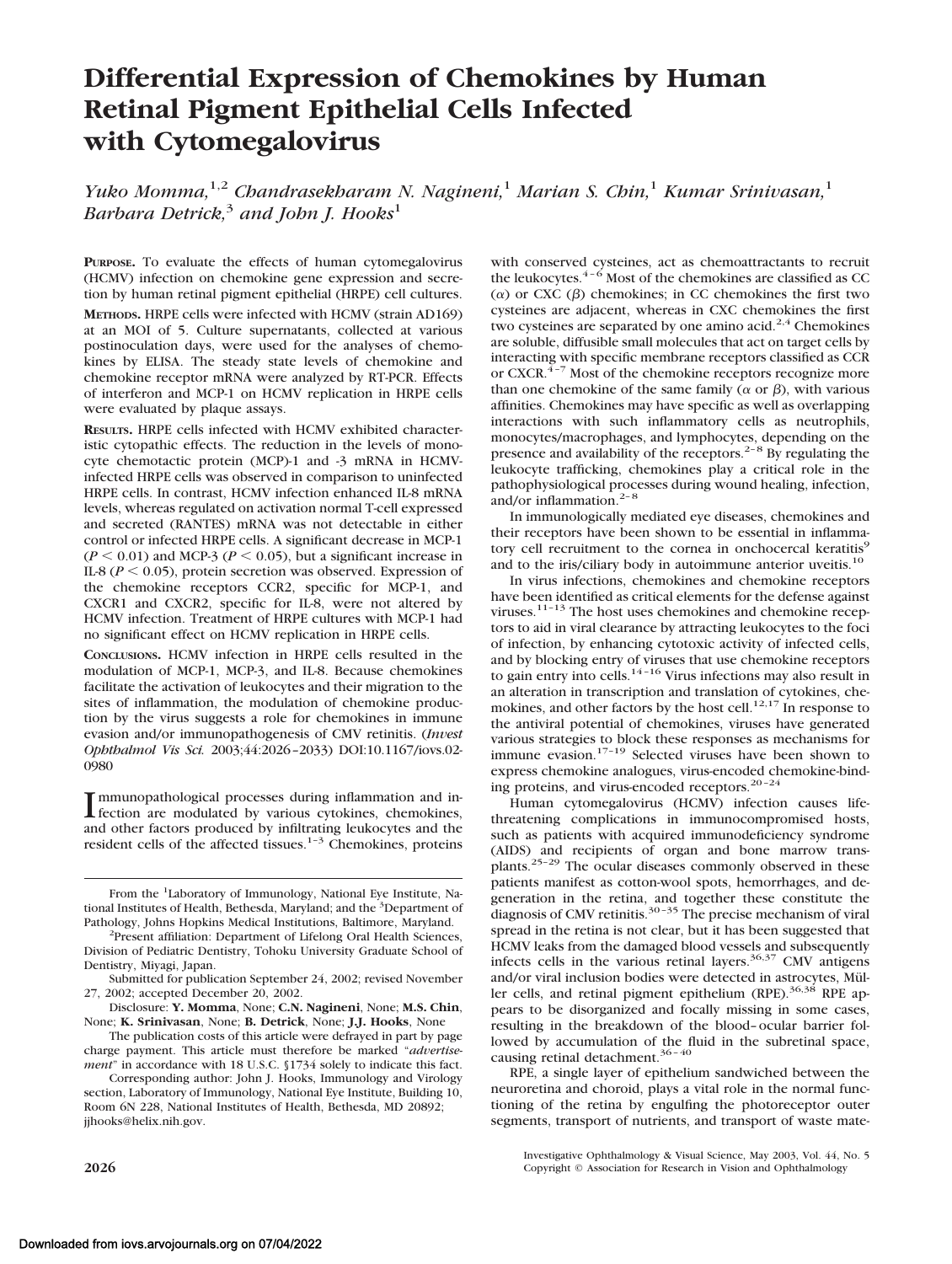rial between retina and choroid. $41,42$  In addition, RPE, with its Bruch's membrane, acts as a blood–retinal barrier and keeps the neuroretina intact and attached to prevent retinal detachments. Because of its strategic location, RPE frequently encounters infectious agents and inflammatory molecules.<sup>43,44</sup> In our previous studies, a human retinal pigment epithelial cell culture (HRPE) model was used to study the characteristics of HCMV replication and the use of antisense oligonucleotides to inhibit HCMV replication in these cells. $45,46$ 

The demonstration of the presence of HCMV antigens and inclusion bodies, and damage to the RPE layer in CMV retinitis strongly suggests involvement of RPE in the pathogenesis of CMV retinitis.36–38 The presence of immunoglobulins in the retinal arterioles, and neutrophils and other immune cells in the retina of patients with CMV retinitis may be associated with intraocular inflammation.36,38,40 A variety of factors such as viral antigens, virus host–cell interactions, and immune complexes may be involved in the production of chemokines, which are agents involved in leukocyte trafficking. However, the cellular sources of these chemotactic factors are not known. Therefore, we investigated the secretion of chemokines by HCMV-infected HRPE cells and discussed its possible role in leukocyte trafficking in CMV retinitis and in immunerecovery uveitis.

# **MATERIALS AND METHODS**

### **Reagents**

Human monocyte chemotactic protein (MCP)-1, MCP-3, IL-8, and regulated on activation normal T-cell expressed and secreted (RANTES) ELISA kits and human rIFN- $\beta$  and MCP-1 were purchased from Bio-Source International (Camarillo, CA); human IL-1 $\beta$ , macrophage-inflammatory protein (MIP)-1 $\alpha$ , and MIP-1 $\beta$  ELISA kits from R&D Systems (Minneapolis, MN); fetal bovine serum (FBS) and cell culture medium from Life Technologies (Grand Island, NY); and PCR amplimer sets for human MCP-1, MCP-3, IL-8, and RANTES and multiplex cDNA amplification kits (CytoXpress) for human chemokine receptors (CCR 1-5) and (CXCR 1-4) from BioSource International. An RNA PCR reagent kit (GeneAmp) with DNA polymerase (Ampli*Taq*) was from Applied Biosystems, Foster City, CA.

## **HRPE Cultures**

Primary cell lines of HRPE cells were prepared from human donor eyes as described previously. $47$  The protocol regarding use of donor eyes adhered to the provisions of the Declaration of Helsinki for research involving human tissue. Briefly, RPE-choroid explants were placed in culture dishes with the RPE layer facing down in minimum essential medium (MEM) containing 20% FBS. Outgrowth of epithelial cells from the explants was monitored and the cells selected for further propagation in MEM containing 10% FBS, nonessential amino acids, and antibiotic-antimycotic mixture. The homogeneity of the cell population was confirmed by positive immunostaining with mAb to cytokeratin, an epithelial cell-specific cytoskeletal protein.<sup>47</sup> HRPE cultures at passages 7 to 12 were used for the experiments reported in this study.

# **HCMV Preparation**

HCMV (strain AD169) was propagated in MRC-5 cells and prepared as described earlier.<sup>45</sup> HCMV stocks were prepared both in 2% FBS and in serum-free medium (SFM). Virus was propagated in MRC-5 cells and when most of the cells were infected, cells were lysed by freezethawing on dry ice. The culture extracts were clarified by centrifugation at 2000 rpm for 20 minutes, and the supernatants were frozen at -70°C. An aliquot of the viral stock was used for the determination of viral titers by plaque assays. Virus titers, measured on MRC-5 cells, were typically  $1 \times 10^{6-8.7}$  plaque-forming units (PFU)/mL. Previous studies in our laboratory have shown that HCMV infection of HRPE

cells maintained in SFM results in slightly enhanced production of virus in comparison to medium containing 2% FBS.<sup>45</sup>

SFM was used in HCMV infection studies with HRPE cells, because serum growth factors, cytokines, and chemokines would interfere with the production of chemokines by cells and determination of chemokines by ELISA. Once HRPE cultures reached confluence, SFM had no effect on the viability of cells or attachment of the cells to the dish during the course of the experiment. To compensate for the effects of absence of serum on HRPE cells, mock-infected HRPE cells from the same batch of cultures treated under similar conditions (except virus) were used for all the comparisons.

## **HCMV Viral Plaque Assays**

HRPE cultures were grown to confluence in 24-well culture plates in MEM containing 10% FBS and other components, as described in the section on HRPE cultures. The cultures were washed with SFM and incubated in SFM (1 mL/well) or SFM containing indicated agent for 24 hours. Then, the cultures were washed twice with SFM and inoculated with 50 PFU of HCMV (strain AD169). The cultures were incubated for 2 hours at 37°C in a tissue culture incubator, with mild agitation every 15 minutes. After a 2-hour adsorption period, the inoculum was removed, and cells were washed twice with SFM and cultures overlaid with 1 mL of viral titration medium (MEM supplemented with 2% heat-inactivated FBS and 0.75% methylcellulose)<sup>46</sup> containing indicated concentrations of agents. Two days later, 1 mL of viral titration medium without methylcellulose but containing various agents was added to the wells. Media were replaced every other day. Ten days after inoculation, cells were washed, fixed with ethyl alcohol, and stained with Giemsa, and the plaques were counted.

## **Analysis of Chemokine mRNA Expression in HCMV-Infected HRPE Cells by RT-PCR**

The PCR primers for human chemokines MCP-1, MCP-3, IL-8, and RANTES were obtained from Bio-Source International. The following primers were used: pp65, 5'-CAC CTG TCA CCG CTG CTA TAT TTG C-3' and 5'-CAC CAC GCA GCG GCC CTT GAT GTT T-3',<sup>46</sup> and GAPDH, 5'-CCA CCC ATG GCA AAT TCC ATG GCA-3' and 5'-TCT AGA CGG CAG GTC AGG TCC ACC-3'. HRPE cultures were inoculated with HCMV at an MOI of 5, as described earlier, and incubated in SFM without methylcellulose overlay. Total cellular RNA from the mockand HCMV-infected HRPE cultures was prepared by an extraction process (RNASTAT-60; Tel-Test, Friendswood, TX). A RNA PCR kit was used for reverse transcription and PCR reactions in a single tube, as described.<sup>48</sup> Briefly, 1  $\mu$ g of total RNA was reverse transcribed to cDNA by incubating with oligo  $d(T)_{16}$ , the reverse transcriptase primer, and MuLv reverse transcriptase for 15 minutes at 42°C, 5 minutes at 99°C, and 5 minutes at 5°C, in a PCR system (GeneAmp 9600; Applied Biosystems). The synthesized cDNA was amplified by PCR with commercial DNA polymerase (Ampli*Taq*; Applied Biosystems) in the presence of specific primers. Samples were heated for 105 seconds at 95°C and amplified for 25 cycles: 15 seconds at 95°C and 30 seconds at 60°C, followed by a final extension of 7 minutes at 72°C. PCR products were separated on an agarose gel containing ethidium bromide, photographed under UV light, and integrated with an image-acquisition system (Eagle Eye; Stratagene, San Diego, CA).

# **Determination of Chemokine Levels in Culture Supernatant Fluids by ELISA**

HRPE cultures were grown to confluence in 24-well plates in medium containing 10% FBS, washed with SFM, and incubated with SFM for 24 hours. Cultures were then inoculated with HCMV at an MOI of 5. After a 2-hour adsorption period, the virus inoculum was removed, the cells washed twice, and the cultures fed with fresh SFM. Culture supernatants were collected after 1 day of inoculation and replaced with fresh SFM. The culture supernatants were collected similarly after 3, 5, 7, and 9 days of inoculation, and each time replaced with fresh SFM, and stored at  $-70^{\circ}$ C. The cultures were maintained in SFM throughout the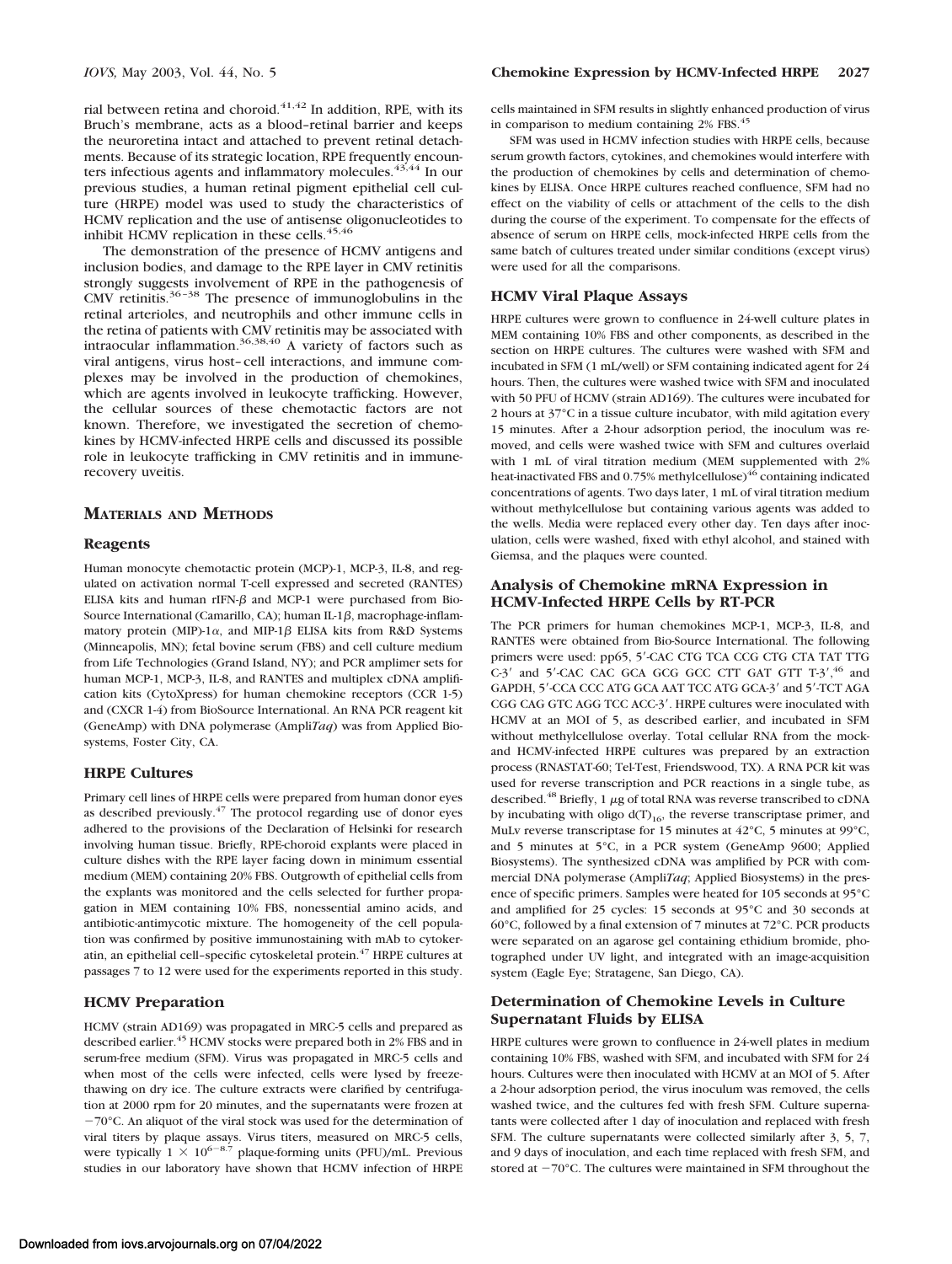

**FIGURE 1.** Representative phase-contrast photomicrographs of live HRPE cultures infected with HCMV. HRPE cultures were inoculated with HCMV at an MOI of 5. Cultures were observed under microscope and photographed on various postinoculation days. (**A**) Mock-infected cultures at PI day 9 and HCMV-infected cultures at PI days 3 (**B**), 5 (**C**), and 9 (**D**). *Arrows*: position of cells in the cultures exhibiting typical CPEs (i.e., swollen and shiny cells).

study period to avoid interactions and interference with serum growth factors, cytokines, chemokines, and other agents. Culture supernatant fluids from uninfected and HCMV-infected HRPE cells were clarified by centrifugation for 5 minutes at 14,000 rpm in a microfuge (Eppendorf, Fremont, CA). Levels of MCP-1, MCP-3, IL-8, RANTES, MIP-1, and IL-1 $\beta$ were determined by ELISA, according to the manufacturers' instructions. Range of the standards for MCP-1, and MCP-3, IL-8, and RANTES were 30 to 2000 and 15 to 1000 pg/mL, respectively. Results obtained from the same batch of cultures grown under similar conditions and infected with HCMV were used for the statistical evaluation of the data for any given experiment.

# **Expression of Chemokine Receptors in HCMV-Infected HRPE Cells**

Expression of the chemokine receptors, CCR and CXCR, was analyzed by multiplex PCR kit (CytoXpress BioSource International). Total RNA from uninfected and HCMV-infected HRPE cells were prepared an extraction process (TRIzol; Life Technologies, Rockville, MD). The RNA was reverse transcribed to cDNA in the presence of oligo dT primers and MuLv reverse transcriptase. One microgram of cDNA was used for each multiplex PCR reaction, with CCR or CXCR primer pairs and primers for GAPDH. PCR reactions were performed as specified by the manufacturer to amplify six targets at the same time in a single-tube reaction. After the initial denaturing step at 96°C for 1 minute, 2 cycles of denaturation for 1 minute at 96°C, and annealing for 4 minutes at 58°C were performed. This was followed by 33 cycles of denaturation for 1 minute at 94°C and annealing at 58°C for 2.5 minutes. The final step consisted of extension for 10 minutes at 70°C followed by a soak

at 25°C for 2 minutes. PCR products were resolved by 4% agarose gel electrophoresis, stained with ethidium bromide, photographed under UV light, and integrated with the image-acquisition system (Eagle Eye; Stratagene).

# **RESULTS**

# **HCMV Infection of HRPE Cultures**

HRPE cultures inoculated with HCMV showed a typical morphologic appearance of HCMV infection, characterized by swollen cells that were shiny and easily identified by phasecontrast microscope (Fig. 1). Cytopathic effects (CPEs) of HCMV infection in HRPE cultures were graded by observing the cultures under phase-contrast microscope. Approximately 25% of the cells exhibited CPEs by 3 days, 50% by 5 days, 75% by 7 days, and almost all the cells by 9 days after inoculation (Fig. 1).

#### **Analyses of mRNA Expression of Chemokines**

We evaluated the steady state levels of chemokine mRNA by RT-PCR in HCMV-infected HRPE cultures to determine whether HCMV infection influences the levels. To confirm and evaluate the replication of HCMV in HRPE cells, the levels of HCMV pp65 mRNA were determined in mock- and virus-infected cells. As expected, pp65 mRNA was not detected in mock-infected cells, but in HCMV-infected cells, it was detected. The levels of pp65 mRNA were low in cultures at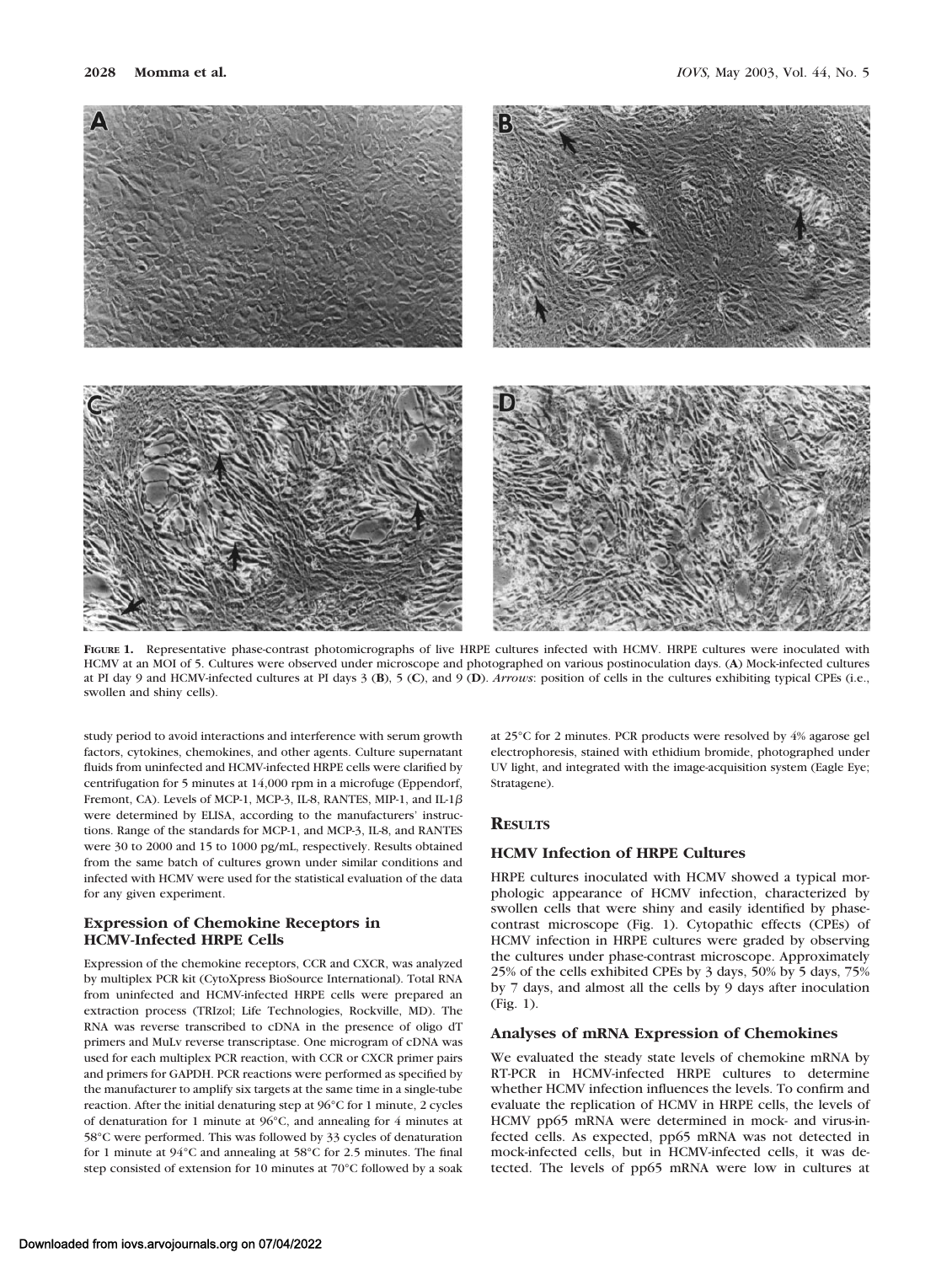



postinoculation (PI) day 1 and increased significantly with time after inoculation (Fig. 2). MCP-1 mRNA was detected in both mock- and HCMV-infected HRPE cultures. There was a decrease in the intensity of the bands in virus-infected cultures compared with that in time-matched, mock-infected cultures at PI days 5, 7, and 9 (Fig. 2). Similarly, MCP-3 mRNA was detected in both uninfected and HCMV-infected HRPE cells. The decrease in the MCP-3 mRNA levels in HCMV-infected HRPE cells was less pronounced than that observed in MCP-1. In contrast to MCP-1 and -3, IL-8 mRNA levels increased in HCMV-infected HRPE cells. This was seen clearly in cultures at PI day 5, 7, and 9. RANTES mRNA was not detected in either uninfected or HCMV-infected cultures. HRPE cultures treated with a mixture of cytokines (IFN- $\gamma$ , IL-1 $\beta$ , and TNF- $\alpha$ ) elevated mRNA levels of MCP-1, MCP-3, and IL-8, and induced RANTES mRNA (Fig. 2, Cyto mix). The bottom panel shows the bands of PCR products amplified with GAPDH primers with the same amount of total RNA preparations as indicated in the top panels. These results demonstrate that chemokine gene expression was differentially regulated by HCMV infection of HRPE cells.

### **Chemokine Secretion**

Next, we examined the secretion of chemokine proteins by HRPE cells infected with HCMV to verify whether altered levels of chemokine mRNA results in alteration in chemokine secretion. HRPE cultures were inoculated with HCMV at an MOI of 5, similar to the conditions described in the mRNA studies. The levels of chemokines secreted at various postinoculation days by mock- and HCMV-infected HRPE cells were determined. Mock-infected cultures secreted MCP-1 in the range of 1500 to 2200 pg/mL. HCMV infection resulted in a gradual decrease in MCP-1 secretion compared with mock-infected cultures (Fig. 3A) and was significantly lower at PI days 3, 5, 7, and 9 ( $P$  < 0.005). MCP-1 secretion was almost completely abolished at PI days 7 and 9. MCP-3 secretion by mock-infected HRPE cultures was in the range of 200 to 350 pg/mL, much lower than MCP-1. A significant decrease ( $P < 0.05$ ) in MCP-3 secretion was

observed in HCMV-infected HRPE cells at PI days 5, 7, and 9 (Fig. 3B).

In contrast to MCP-1 and MCP-3, IL-8 secretion was significantly enhanced by HCMV infection of HRPE cells (Fig. 3C). Uninfected HRPE cells secreted IL-8 in the range of 28 to 120 pg/mL and this secretion was elevated significantly ( $P \le 0.05$ ) at PI days 3, 5, 7, and 9. Very low levels of RANTES (12–18 pg/mL) were detected in mock-infected HRPE cultures. HCMV infection had no effect on RANTES secretion (Fig. 3D) corresponding to RT-PCR results in which no mRNA was detected. Treatment of HRPE cultures with a mixture of cytokines (IFN- $\gamma$ , IL- $\beta$ , TNF- $\alpha$ ) resulted in a severalfold increase in the secretion of MCP-1, MCP-3, IL-8, and RANTES (data not shown), suggesting that HRPE cells have the potential to produce these chemokines with appropriate stimulation. Mock- and HCMV-infected cells did not secrete either MIP-1 $\alpha$  or MIP-1 $\beta$  (data not shown). Because IL-1 $\beta$  is known to induce MCP, IL-8, and RANTES, we examined the culture supernatants for the presence of IL-1 $\beta$ . At all time points, IL-1 $\beta$  was not detectable in either mock- or HCMV-infected HRPE cells.

#### **Chemokine Receptor Expression**

ELISA data indicated that the levels of MCP-1 and -3 in the culture supernatants decreased and were almost undetectable, whereas IL-8 secretion increased significantly as a result of HCMV infection. To investigate whether changes in the levels of the secreted chemokines are due to up- or downregulation of their membrane receptors, we examined the expression of CC and CXC receptor messages in mock- and HCMV-infected HRPE cells by RT-PCR. Results of the CC chemokine receptors for MCP-1, MCP-3, and RANTES, are shown in Fig. 4A. CCR2, the specific receptor for MCP-1, -2, and -3 was not expressed in either uninfected or HCMV-infected HRPE cells. CCR1, the specific receptor for RANTES, MIP-1 $\alpha$ , and MCP-3 was prominently expressed in HRPE cells and downregulated in HCMVinfected cells at PI days 7 and 9. The other CC chemokine receptors were expressed at very low levels, and there appeared to be no significant change. Because the specific recep-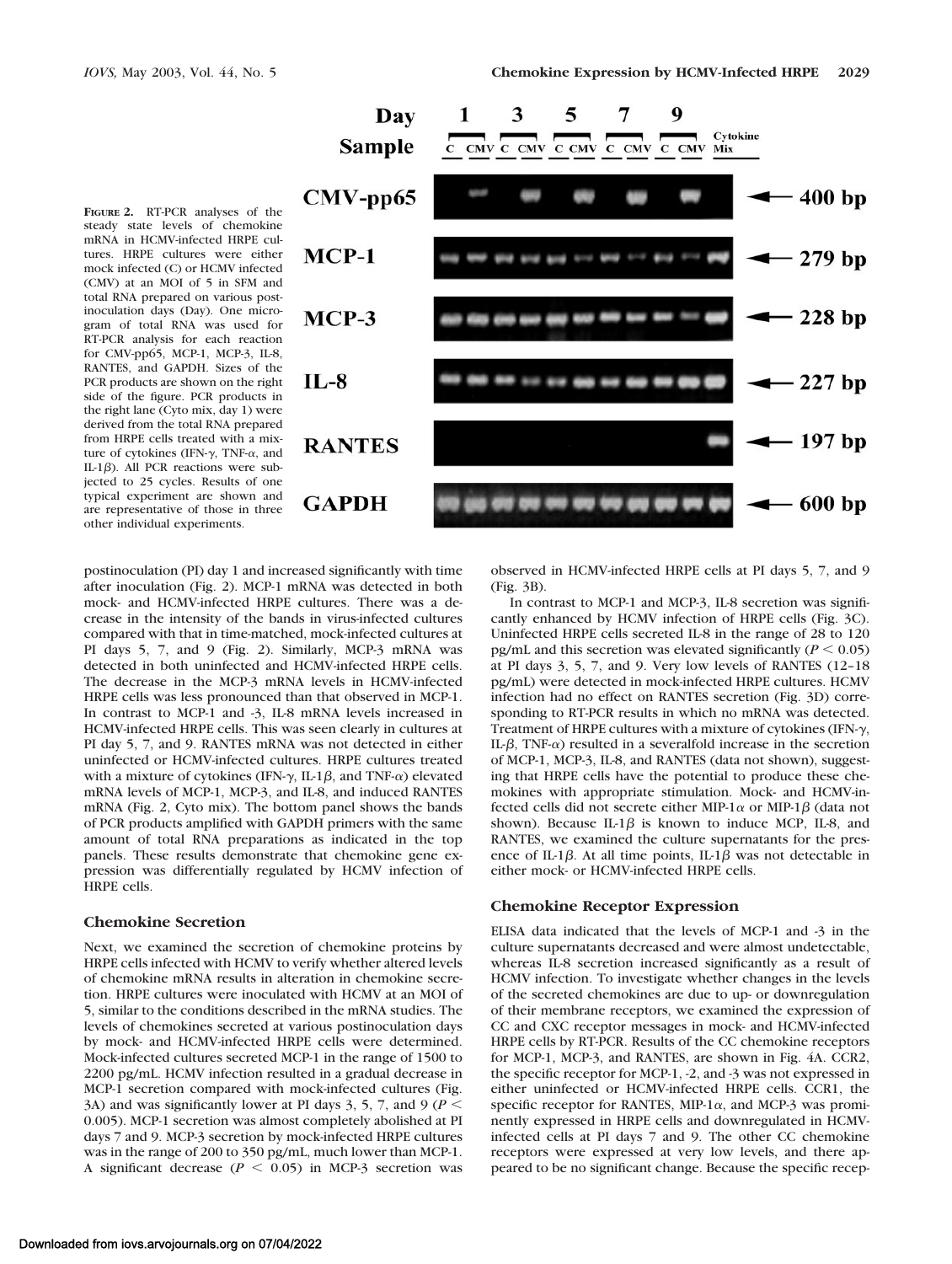

**FIGURE 3.** Chemokine secretion by HCMV-infected HRPE cultures. HRPE cells were infected with HCMV (CMV) at an MOI of 5 or mock infected (MOCK) and incubated in SFM (SFM). Culture supernatants were collected at the indicated postinoculation days and replaced with fresh SFM. The levels of chemokines present in the culture supernatants were determined by ELISA: (**A**) MCP-1, (**B**) MCP-3, (**C**) IL-8, and (**D**) RANTES. The range of the standards for MCP-1, MCP-3, IL-8, and RANTES were 30 to 2000 and 15 to 1000 pg/mL, respectively. Data are the mean SEM of results in four individual experiments, each with duplicate samples. \**P* 0.05; \*\**P* 0.01; \*\*\**P* 0.001.

tor for MCP-1 (CCR2) was unaffected by HCMV infection, it is unlikely that the very low levels of MCP-1 found in culture supernatants were due to receptor binding and/or receptormediated internalization of this chemokine. The receptors for IL-8, CXCR1 and CXCR2, were expressed at very low levels and were not affected by HCMV infection at all the time points studied (Fig. 4B). In contrast, CXCR4, a specific receptor for stromal cell–derived factor (SDF)-1, was prominently expressed both in mock- and HCMV-infected HRPE cells. These results indicate that elevated IL-8 levels in the supernatants of HCMV-infected HRPE cells were not due to downregulated IL-8 chemokine membrane receptors.

# **Effect of Chemokine Treatment on CMV Replication**

Because MCP-1 secretion by HRPE cells was significantly altered by HCMV infection, we evaluated the direct effects of this chemokine on HCMV replication in HRPE cells. HRPE cultures were grown to confluence in 24-well plates, pretreated with the chemokine for 24 hours, and overlaid with methylcellulose for plaque assays after inoculation with 50 PFU of HCMV. The agents were included in the culture medium for the entire incubation period during plaque assays, and plaques were counted on day 10. IFN- $\beta$ , a known inhibitor of viral replication, was used as a positive control. Treatment of HRPE cells with MCP-1 had no effect on the replication of HCMV, whereas, as expected, IFN- $\beta$  completely inhibited HCMV plaque formation (Fig. 5).

## **DISCUSSION**

HCMV-induced retinitis is characterized by vasculitis, inflammation, and degeneration of the retina and retinal detachment, leading to sight-threatening complications, especially in immunocompromised individuals.30–35 Immunopathologic changes observed in the retina may be due to the replication of the virus and damage to the retinal cells, and secondary effects may be due to inflammatory reactions associated with the infiltrat-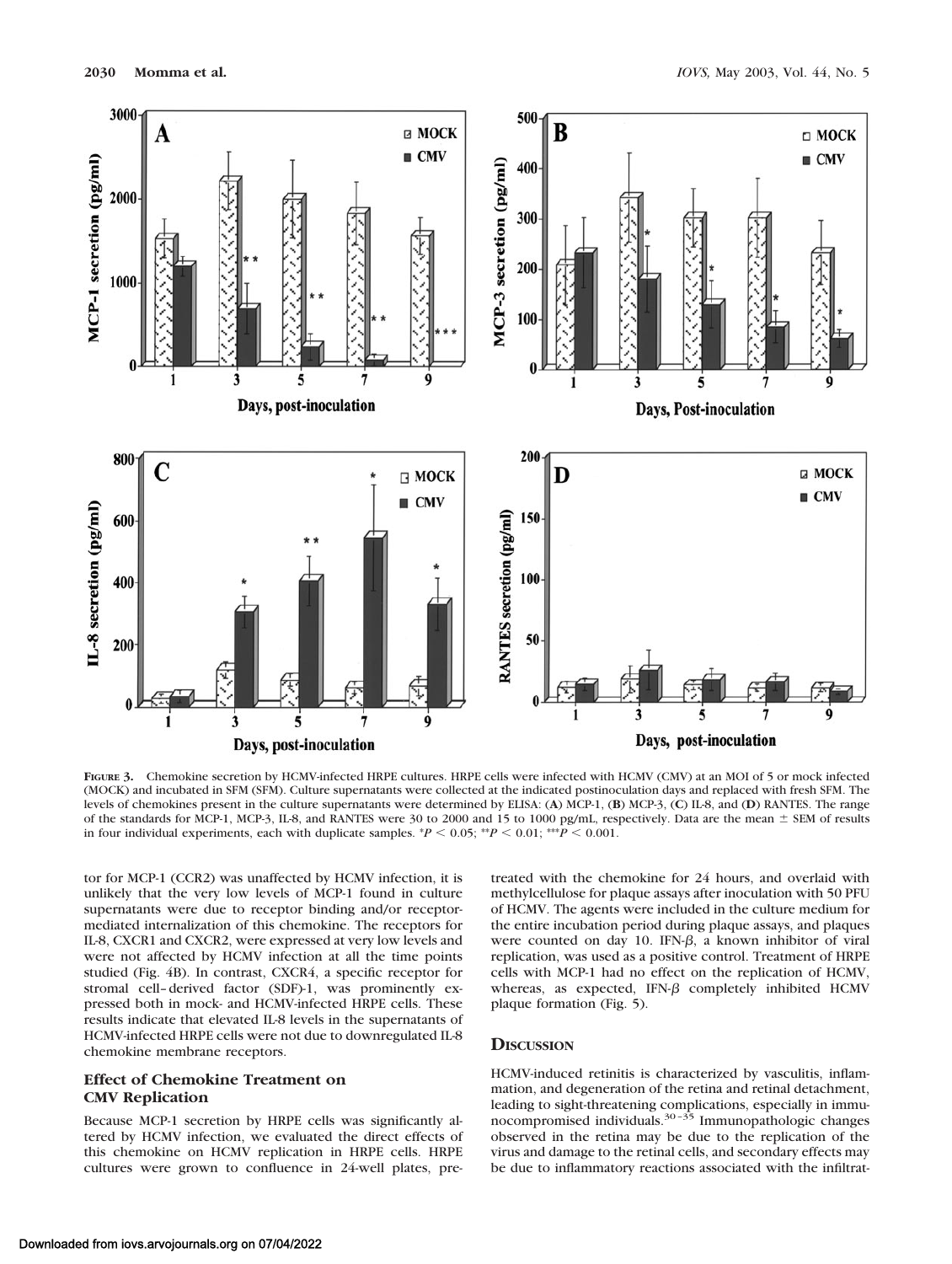

**FIGURE 4.** Expression of the chemokine receptors CCR and CXCR by HCMV-infected HRPE cultures. Total RNA was prepared from mockinfected (C) and HCMV-infected (CMV) HRPE cells at indicated postinoculation days (Day). One microgram of synthesized cDNA was used for each multiplex PCR reaction in the presence of CCR or CXCR primer pairs to amplify six targets in a single-tube reaction at the same time. PCR products in the left lane (Cyto Mix) were derived from the total RNA prepared from HRPE cells treated with a mixture of cytokines (IFN- $\gamma$ , TNF- $\alpha$ , and IL-1 $\beta$ ) for 1 day. The sizes of the PCR products: (**A**) CCR1, -2, -3, -4, and -5 and GAPDH were 363, 163, 318, 287, 246, and 500 bp. (**B**) CXCR1 and -2, -3, and -4; SDF-1; and GAPDH were 200, 301, 248, 400, and 500 bp.  $+$ , PCR positive controls of CCR and CXCR chemokine receptors. The results of one typical experiment are representative of two other individual experiments.

ing leukocytes.36,38,40 The presence of HCMV antigens in the Müller cells, astrocytes, and pigment epithelial cells has been demonstrated in the retinas of patients with CMV retinitis.<sup>36,37</sup> We used cultured HRPE cells as a model to investigate the primary cellular responses of retinal resident cells in the expression of chemokines and chemokine receptors in response to HCMV infection. The present study demonstrated that HCMV infection resulted in downregulation of mRNA levels of MCP-1 and -3 and upregulation of mRNA levels of IL-8. The changes in the secretion of these chemokines reflected the alteration in the steady state levels of mRNA, suggesting the regulation of chemokine transcription in HRPE cells by HCMV.

The altered secretion of IL-8, MCP-1, and MCP-3 by retinal cells may regulate the recruitment and trafficking of leukocytes to the sites of infection within the retina. Through this process, chemokines may be involved in the initiation and perpetuation of immunologic and immunopathologic processes in the retina. IL-8, produced by macrophages, lymphocytes, fibroblasts, endothelial cells, and epithelial cells, is a chemoattractant primarily for neutrophils and to a lesser extent the lympho-

cytes.<sup>2-5</sup> Activated neutrophils release granules, induce respiratory burst, and produce superoxide radicals as a part of the antimicrobial defense mechanism.<sup>2-5</sup> Earlier studies have shown increased secretion of IL-8 by an HCMV-infected human monocyte cell line (THP-1), human astrocyte, fibroblast, and retinal pigment epithelial cultures.<sup>49-52</sup> In contrast, HCMV infection of human primary endothelial cells did not alter the production of IL-8.<sup>53</sup> In this study, we showed enhanced secretion of IL-8 by HRPE cells infected with HCMV. It is also possible that an increase in IL-8 levels in HCMV-infected HRPE cultures is due to viral CXC chemokine-1 (vCXCL 1), $54$  a viral late gene product secreted into the medium. This viral chemokine competes with IL-8 for cellular CXCR 2 receptor, thereby releasing IL-8 for enhanced production. It is of interest to note that elevated levels of IL-8 present in the culture supernatants of RPE and other cells were shown to activate neutrophil migration.<sup>51,52</sup>

Production of RANTES was not observed in HCMV-infected HRPE cells, suggesting that this chemokine is not associated with the viral pathogenesis involving HRPE cells. It is important to note that in HRPE cultures, RANTES was not constitutively expressed, but can be induced by the inflammatory cytokines IL-1, IFN- $\gamma$ , and TNF- $\alpha$ . Failure to detect RANTES in culture supernatant was not due to sequestration by viral or cellular chemokine receptors, because we did not detect induction of RANTES mRNA. In contrast to the infection in HRPE cells, HCMV infection stimulates RANTES transcription in human foreskin fibroblasts<sup>55</sup> and primary endothelial cells.<sup>24,53</sup> However, RANTES production decreases in these cultures because of sequestration by US28, a viral chemokine receptor that is involved in binding and/or internalizing extracellular RANTES.<sup>24,53</sup>

Hirsch and Shenk<sup>56</sup> studied MCP-1gene expression in HCMV-infected human foreskin fibroblasts and suggested that



**FIGURE 5.** Viral plaque assays for the determination of the effects of  $MCP-1$  and IFN- $\beta$  on HCMV replication in HRPE cultures. HRPE cells grown to confluence in 24-well plates were inoculated with 50 PFU of HCMV and overlaid with medium containing methylcellulose. MCP-1 or IFN- $\beta$  were present in the medium 24 hours before inoculation and thereafter until the cultures were fixed. After 8 to 10 days, cultures were fixed and stained and the plaques counted. Data are the mean  $\pm$ SEM results, with triplicate samples for each value and are representative of two such experiments.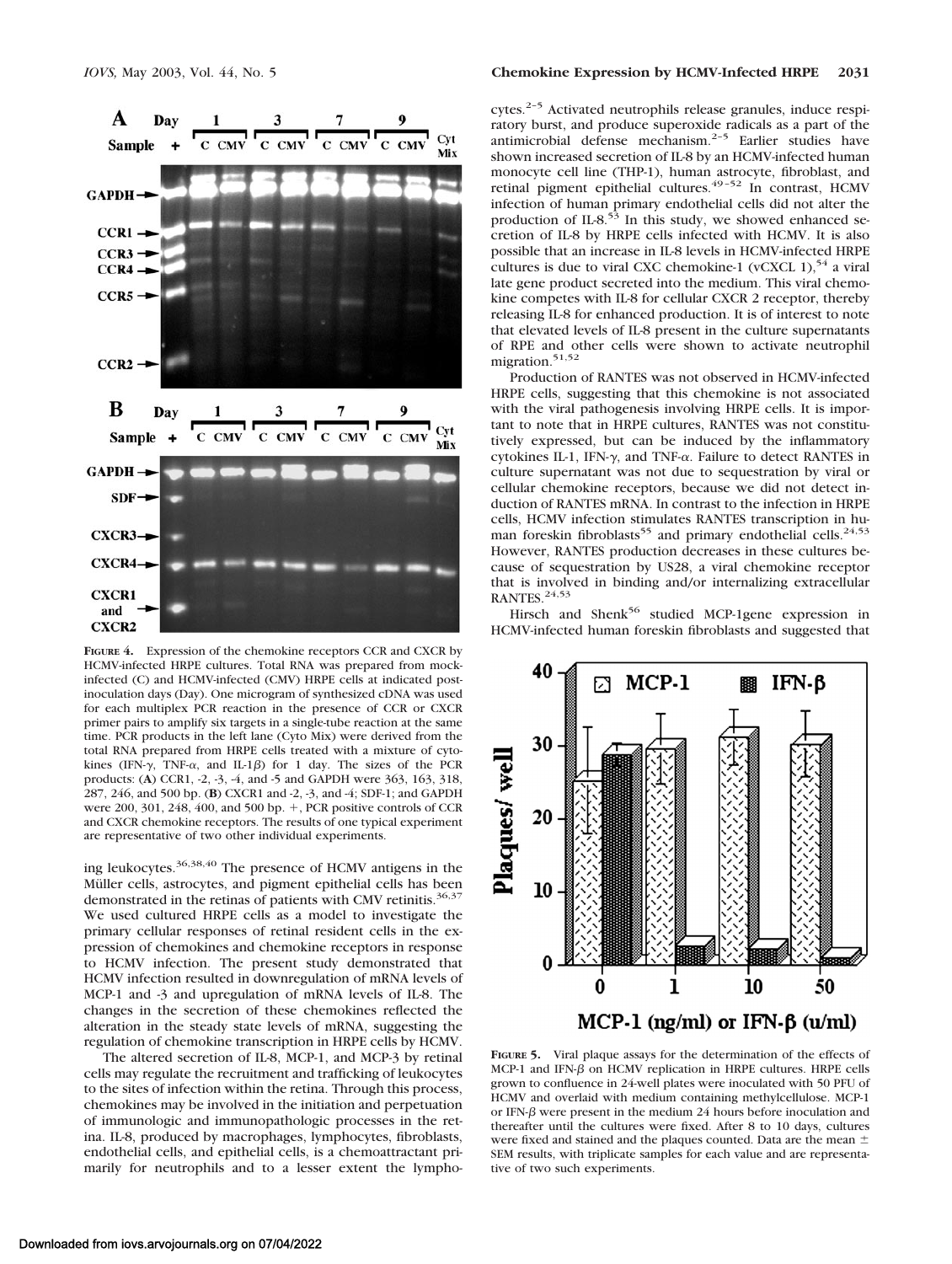HCMV infection negatively regulates MCP-1 transcription in these cells. In another study with human foreskin fibroblasts, Bodaghi et al.<sup>23</sup> observed significant reduction in MCP-1 production, whereas MCP-1 mRNA levels were not altered. They suggest chemokine sequestration by viral US28 protein to be a major cause of the reduced production of MCP-1. In primary endothelial cells, expression of MCP-1 was unaffected by infection with the clinical isolate of HCMV.<sup>53</sup> Mock-infected HRPE cells continued to produce MCP-1, whereas MCP-1 production was progressively decreased in HCMV-infected HRPE cells, with a complete shutoff by PI days 7 and 9. The steady state levels of MCP-1 mRNA also decreased significantly in HCMV-infected HRPE cells, suggesting that HCMV infection inhibits transcription of the MCP-1 gene. The presence of MCP-1 (500–1200 pg/mL) in the vitreous of normal humans has been reported, $57,58$  suggesting that under healthy conditions, some of the retinal cells produce MCP-1. In pathologic conditions, such as proliferative diabetic retinopathy and proliferative vitreoretinopathy, MCP-1 levels are elevated significantly, indicating the possible role of MCP-1 in retinal pathophysiology.57–59 However, there are no reports regarding the levels of MCP-1 in the vitreous in retinal infectious diseases.

Approximately 50% of the population is infected with HCMV, and the virus exists as a latent infection in immunocompetent individuals, who for the most part are asymptomatic.60 This dampening of viral replication and pathogenesis is due to the anti-viral activity of chemokines in the host immune system. However, HCMV has developed ways to subvert the host immune system, $17-19$  by the alteration of transcription and secretion of immune molecules such as cytokines and chemokines, and/or by sequestration of the secreted chemo-<br>kines.<sup>12,22,23</sup> HCMV expresses four genes—US27, US28, UL33 and UL78—that encode proteins with homology to the CC chemokine receptors.<sup>20,22,61</sup> These receptors may act as a part of the sequestration mechanism to prevent secreted chemokines from accessing the target immune cells or to reduce the chances of chemokine binding to the membrane receptors of the infected cell.<sup>21–24,61</sup> Because we have studied HCMV infection in HRPE cells with demonstrated cytopathic effects, expression of all the viral proteins including viral chemokine receptors, may be expressed throughout the infection period. We examined the possibility of involvement of the host cell chemokine receptors, in addition to viral chemokine receptor analogues, in the regulation of MCP-1, MCP-3, and IL-8 production by HCMV-infected HRPE cells. Expression of CXCR1 and CXCR2 (the receptors for IL-8) and of CCR-2 (the receptor for  $MCP-1$ <sup>4–8</sup> were unchanged, suggesting that altered levels of these chemokines in the extracellular environment is mainly due to the effect on transcriptional and/or translational systems. However, we have not examined the role of US28, a viral chemokine receptor analogue that can bind MCP-1 and vCXC-1, a viral chemokine that can compete with IL-8 for CXCR2, in our system. These factors may have an additional role in the alteration of MCP-1 and IL-8 levels, by sequestration in the extracellular medium.

CMV retinitis is a leading cause of visual loss in immunocompromised patients. However, very little is known about the nature of immune mechanisms involved in retinal pathogenesis. In this study, HRPE cells responded to HCMV infection and regulated the gene expression and secretion of the chemokines, MCP-1, MCP-3, and IL-8. The presence of neutrophils and other immune cells observed in the retinal tissue in patients with CMV retinitis,  $35,38$  further supports the role of RPE-secreted IL-8 in viral pathogenesis. The decrease in MCP-1 and -3 in the extracellular environment may have the effect of preventing the migration and activation of leukocytes to the sites of infection, thus aiding the virus in evading the host immune system and establishing a latent infection in the retina.

The devastation of the immune system during AIDS and the incident CMV retinitis has been partially reversed with the advent of active antiretroviral therapy. However, because of the restoration of some immune cells, these patients may now experience immune-recovery uveitis.<sup>62</sup> The severity of this disease is enhanced in patients with CMV retinitis and is characterized by vitritis and optic disc and macular edema. The data presented, focusing on host cell–virus interactions, suggest that chemokine modulation by CMV-infected RPE may be one of the contributing factors in immune-recovery uveitis.

# *References*

- 1. Wakefield D, Lloyd A. The role of cytokines in the pathogenesis of inflammatory eye disease. *Cytokine* 1992;4:1–5.
- 2. Miller MD, Krangel MS. Biology and biochemistry of the chemokines: a family of chemotactic and inflammatory cytokines. *Crit Rev Immunol.* 1992;12:17–46.
- 3. Luster AD. Chemokines: chemotactic cytokines that mediate inflammation. *N Engl J Med.* 1998;338:436–445.
- 4. Murphy PM, Baggiolini M, Charo IF, et al. International union of Pharmacology. XXII. Nomenclature for chemokine receptors. *Pharmcol Rev.* 2000;52:145–176.
- 5. Baggiolini M. Chemokines and leukocyte traffic. *Nature.* 1998;392: 565–568.
- 6. Premack BA, Schall TJ. Chemokine receptors: gateways to inflammation and infection. *Nat Med.* 1996;2:1174–1178.
- 7. Zlotnik A, Morales J, Hedrick JA. Recent advances in chemokines and chemokine receptors. *Crit Rev Immunol.* 1999;19:1–47.
- 8. Rossi D, Zlotnik A. The biology of chemokines and chemokine receptors. *Annu Rev Immunol.* 2000;18:217–242.
- 9. Hall LR, Pearlman E. Pathogenesis of onchocercal keratitis (river blindness). *Clin Microbiol Rev.* 1999;12:445–453.
- 10. Adamus G, Manczak M, Machinicki M. Expression of CC chemokines and their receptors in the eye in autoimmune anterior uveitis associated with EAE. *Invest Ophthalmol Vis Sci.* 2001;42:2894– 2903.
- 11. Mahalingam S, Clark K, Matthaei KI, Foster PS. Antiviral potential of chemokines. *Bioessays.* 2001;23:428–435.
- 12. Mogensen TH, Paludan SR. Molecular pathways in virus-induced cytokine production. *Microbiol Mol Biol Rev.* 2001;65:131–150.
- 13. Salazar-Mather TP, Hamilton TA, Biron CA. A chemokine to cytokine to chemokine cascade critical in antiviral defence. *J Clin Invest.* 2000;105:985–993.
- 14. Hadida F, Vieillard V, Moleet L, et al. RANTES regulates Fas ligand expression and killing by HIV-specific CD8 cytotoxic T cells. *J Immunol.* 1999;163:1105–1109.
- 15. Chiou SH, Liu JH, Hsu WM, et al. Up-regulation of Fas ligand expression by human cytomegalovirus immediate-early gene product 2: a novel mechanism in cytomegalovirus-induced apoptosis in human retina. *J Immunol.* 2001;167:4098–4103.
- 16. Dragic T, Litwin V, Allaway GP, et al. HIV-1 entry into CD 4+ cells is mediated by the chemokine receptor CC-CKR-5. *Nature.* 1996; 381:667–673.
- 17. Fortunato EA, McElroy AK, Sanchez V, Spector DH. Exploitation of cellular signaling and regulatory pathways by human cytomegalovirus. *Trends Microbiol.* 2000;8:111–119.
- 18. Ploegh HL. Viral strategies of immune evasion. *Science.* 1998;280: 248–253.
- 19. Michelson S. Human cytomegalovirus escape from immune detection. *Intervirology.* 1999;42:301–307.
- 20. Chee MS, Satchwell SC, Preddie E, Weston KM, Barell BG. Human cytomegalovirus encodes three G protein-coupled receptor homologues. *Nature.* 1990;344:774–777.
- 21. Kuhn DE, Beall CJ, Kolattukudy PE. The cytomegalovirus US28 protein binds multiple CC chemokines with high affinity. *Biochem Biophys Res Commun.* 1995;211:325–330.
- 22. Smith GL. Virus proteins that bind cytokines, chemokines or interferons. *Curr Opin Immunol.* 1996;8:467–471.
- 23. Bodaghi B, Jones TR, Zipeto D, et al. Chemokine sequestration by viral chemoreceptors as a novel viral escape strategy: withdrawal